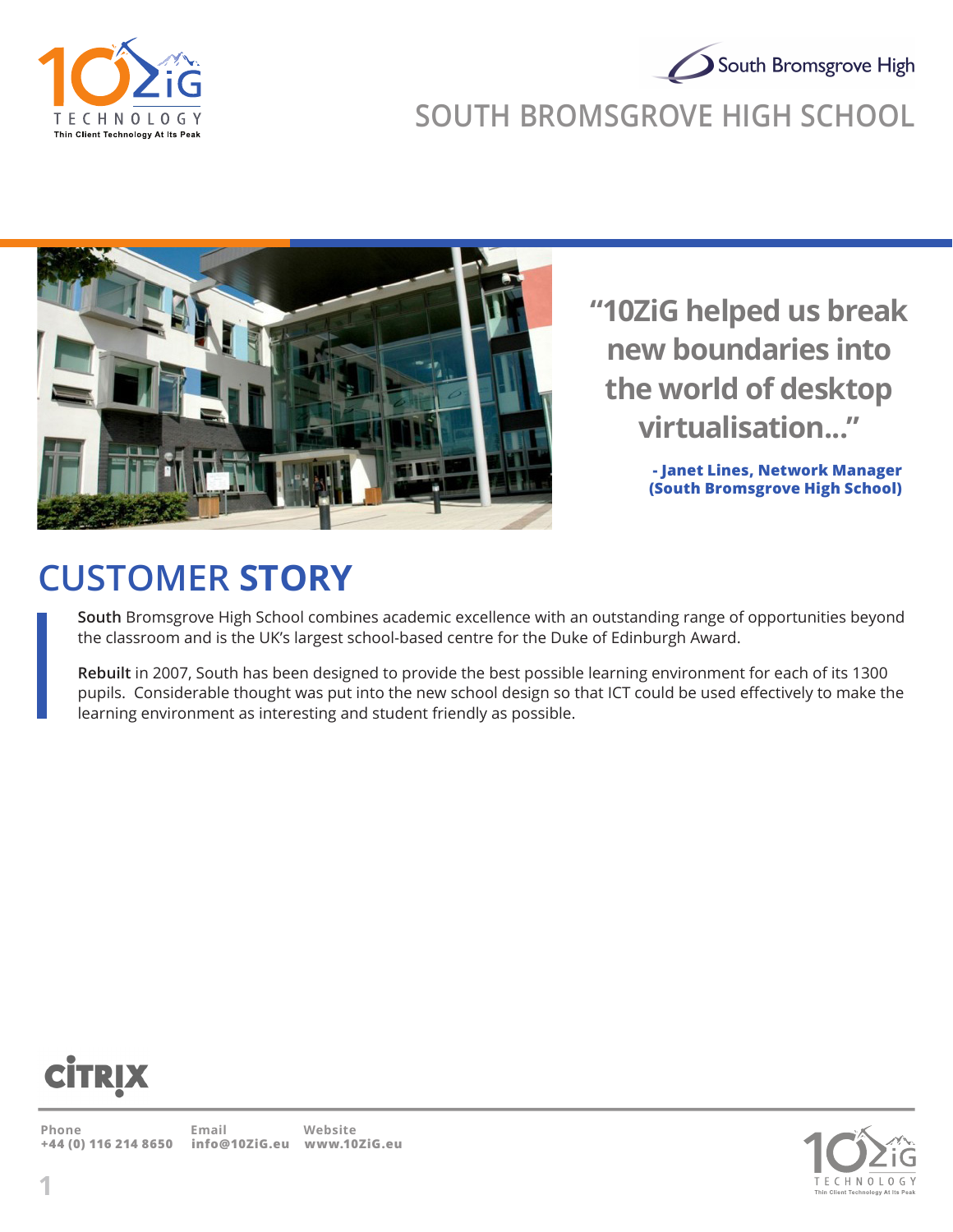



#### **SOUTH BROMSGROVE HIGH SCHOOL**

### **THE CHALLENGE**

**South** Bromsgrove High's IT Team were looking to refresh worn out PC's which were unable to run the latest Operating System. Using the cost of replacing them with new PC's as a target, the school looked to find the most economical way to provide desktops in these classrooms. Not only did the new solution have to provide value for money, but it also had to provide scalability and a uniformed user experience throughout.

**Janet** Lines, Network Manager for South Bromsgrove High said, "We have around 1300 students and 150 staff here at South for whom we provision 1200 desktops. Providing an ongoing hardware and software strategy at that level is an expensive undertaking. Due to a sizeable reduction of our IT budget, it was imperative for us to find a more economical way of providing desktops so that it wouldn't impact on the learning facilities and environment we afford our students.

 "**Off** the back of visiting the BETT show, we saw 10ZiG Thin Clients being showcased, and really wanted to see if we could utilise them here at South. Our main interest came from the long lifespan and reliability that Thin Clients could offer us, which would in turn lead to cost savings. Before we could even look at testing them though, we needed either a desktop or application delivery solution in the back end. We trialled XenApp, XenDesktop and Horizon View, with a target cost per desktop equal to that of traditional, standalone PC's including hardware, licensing and installation. After weeks of testing and research, no-one could give us a definitive cost per desktop and whichever way we worked the figures, they just didn't fit in with our budget."

**Paul** Clifton, Head of ICT at South, added, "From a curriculum side, the budget cutbacks were a real worry, especially given that we have a Technology College Status to uphold. Without a solution in place, it really was a doomsday scenario where we were facing the real possibility of a drastic reduction in the number of desktops we could provide."

**At** the eleventh hour, South were pointed in the direction of a new product called Kaviza, now Citrix VDI-in-a-Box (VIAB). Within 2-3 days they had a virtual desktop environment up and running within the school and they set about testing it with evaluation Thin Client devices from 10ZiG, NComputing, Dell Wyse and HP. Following their testing, South decide to go ahead and purchase VIAB as their desktop delivery solution along with 10ZiG Linux Thin Clients.

**"We have around 1300 students and 150 staff here at South for whom we provision 1200 desktops. Providing an ongoing hardware and software strategy at that level is an expensive undertaking. Due to a sizeable reduction of our IT budget, it was imperative for us to find a more economical way of providing desktops so that it wouldn't impact on the learning facilities and environment we afford our students."**

> **- Janet Lines, Network Manager (South Bromsgrove High School)**

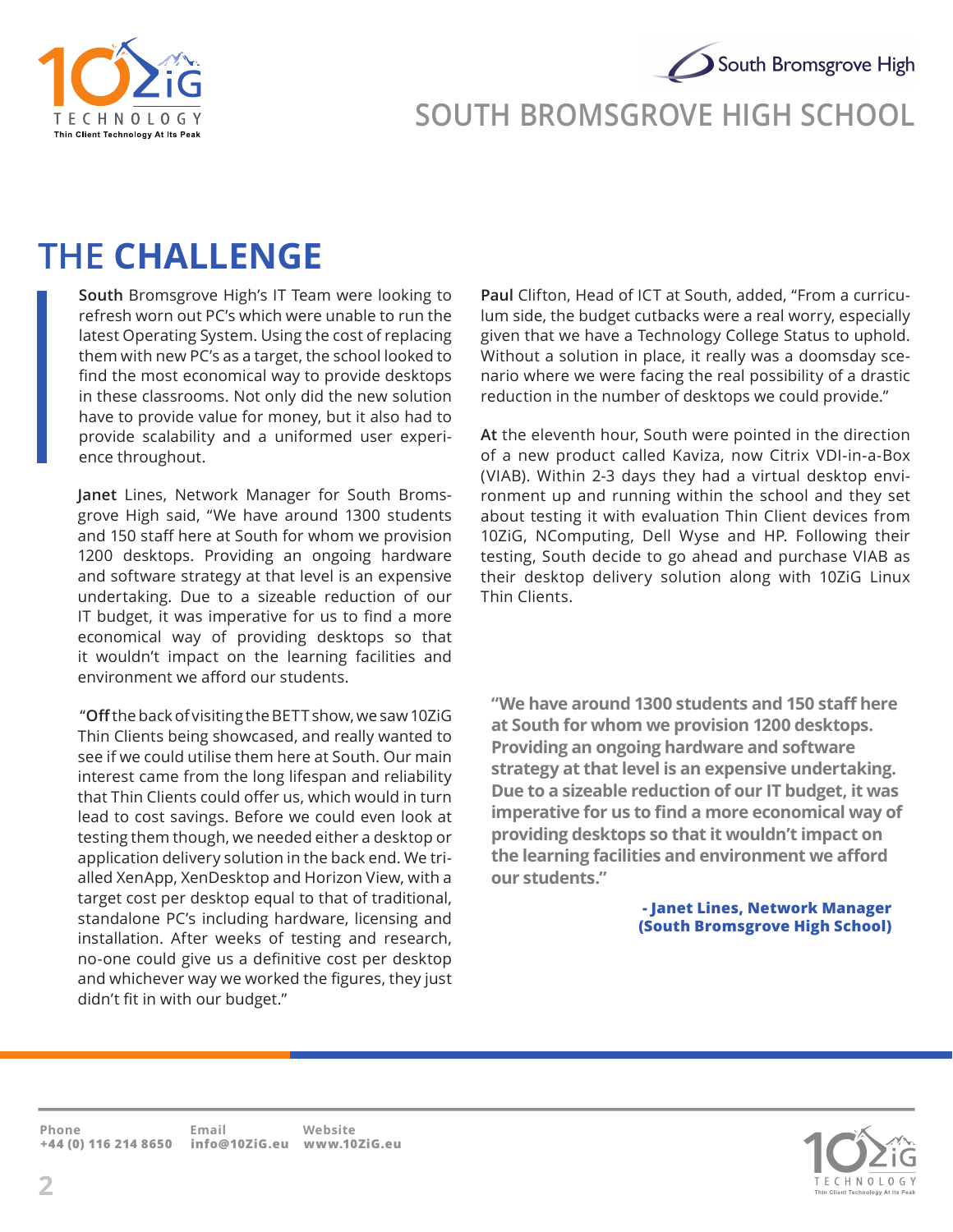



#### **SOUTH BROMSGROVE HIGH SCHOOL**

### **THE SOLUTION**

**South** implemented Citrix VDI-In-a-Box along with 10ZiG HDX Linux Thin Clients to utilise alongside their existing PC estate. The new solution has allowed for a more cost effective way of providing IT services within the school, without impacting on the number of desktops they can provide.

**After** moving forwards with VIAB, Janet Lines explained the reasons behind their decision to choose 10ZiG Thin Clients as part of their new desktop strategy, "When we first started to investigate VIAB (as Kaviza), 10ZiG was the only dedicated device for the solution and we found the other vendor's devices didn't provide the user experience we wanted for our students. They were too complicated and didn't mirror the user journey of a PC. 10ZiG stood out by offering us exactly what we wanted, including an intuitive user journey, affordability and ease of management & configuration.

**Paul** Reizlein, Senior Technician at South, and 'National ICT Technician of the Year' 2011/12 elaborated on the management side of the 10ZiG devices, "The 10ZiG Manager is very easy to work with and the deployment of a 10ZiG device within a classroom takes just a matter of minutes. We simply add the device to the network and then push out an image from the 10ZiG Manager. We also push out firmware updates and templates to whole classrooms or even groups of classrooms simultaneously. In comparison to other management consoles I have encountered, 10ZiG Manager is definitely the most impressive and intuitive to work with."

**South** will also be testing the auto-deployment feature of the 10ZiG Manager which means the 10ZiG devices are capable of downloading their own image when entering the network. This feature also works across VLAN's either by broadcast or unicast discovery and knows which firmware to utilise based on the devices IP Range or other specified criteria. The facility to automate the deployment of a 10ZiG Thin Client will mean that even less time will be spent manually installing hardware. In South's case this is particularly important as the IT Team only consists of four people. As an added bonus, the 10ZiG Manager is completely free of charge and offers an unlimited user license.

**Janet** Lines continued, "We started to see the rewards of our new solution very early on when we replaced seventy-five desktops in Mathematics. Our budget was the equivalent cost of 75 traditional desktops, including licensing and installation. Not only did we come way under that target budget, but we also managed to provide another thirty two workstations on top of that, and all of them running Windows 7 desktops."

**"The 10ZiG Manager is very easy to work with and the deployment of a 10ZiG device within a classroom takes just a matter of minutes. We simply add the device to the network and then push out an image from the 10ZiG Manager."**

> **- Paul Reizlein, Senior Technician (South Bromsgrove High School)**